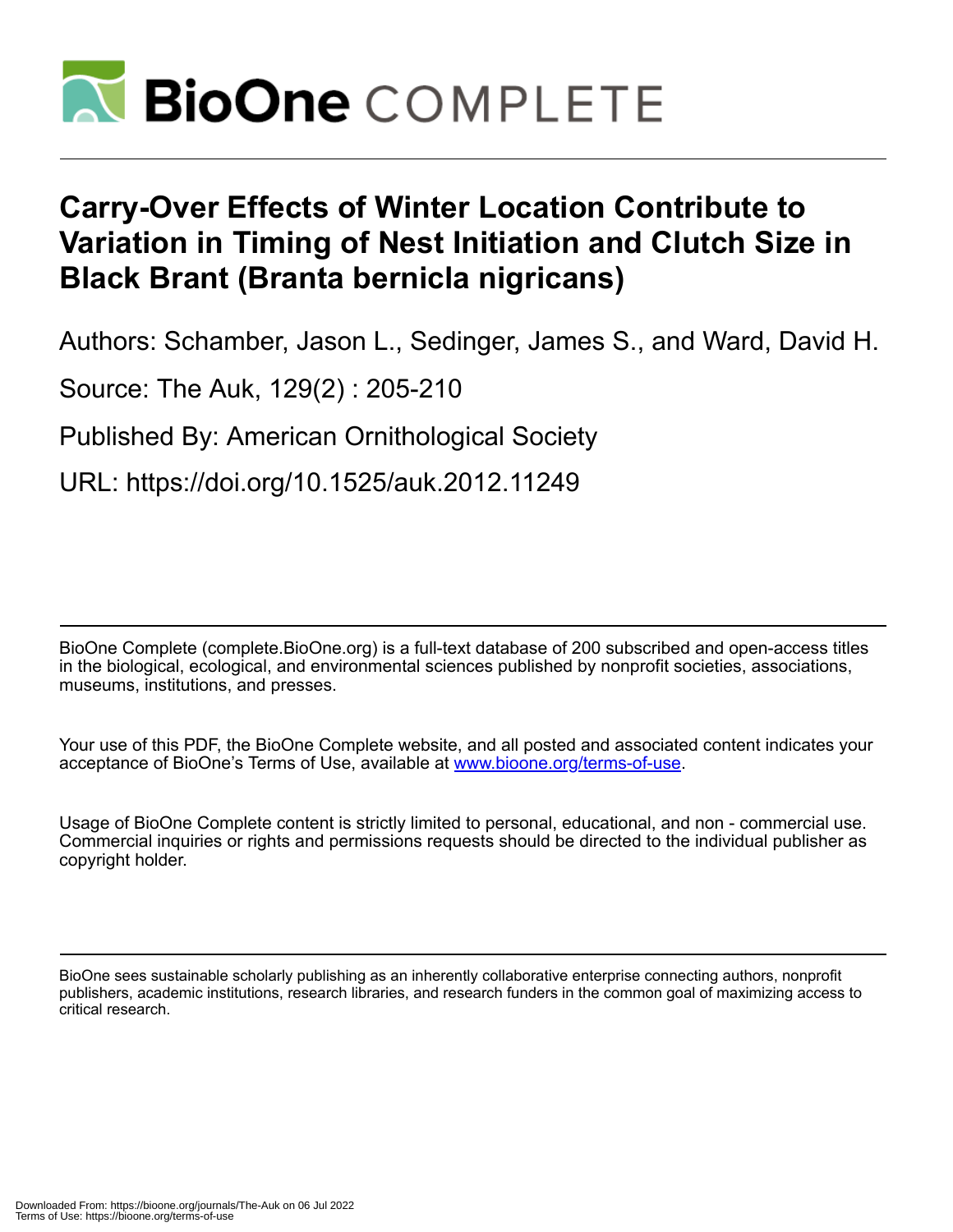

### *RAPID COMMUNICATIONS*

## **CARRY-OVER EFFECTS OF WINTER LOCATION CONTRIBUTE TO VARIATION IN TIMING OF NEST INITIATION AND CLUTCH SIZE IN BLACK BRANT (***BRANTA BERNICLA NIGRICANS***)**

Jason L. Schamber, $^{1,3}$  James S. Sedinger, $^{2}$  and David H. Ward<sup>1</sup>

<sup>1</sup>*Alaska Science Center, U.S. Geological Survey, 4210 University Drive, Anchorage, Alaska 99508, USA; and* <sup>2</sup>*Department of Natural Resources and Environmental Science, University of Nevada Reno, 1000 Valley Road, Reno, Nevada 89512, USA*

Abstract.—We assessed carry-over effects from winter location on timing of nest initiation and clutch size of Black Brant (*Branta bernicla nigricans*) using observations of individually marked brant breeding at the Tutakoke River colony in Alaska, and wintering along a latitudinal gradient at three areas on the Pacific coast of Baja California: northernmost Bahia San Quintin (BSQ), Laguna Ojo de Liebre (LOL), and southernmost Laguna San Ignacio (LSI). Black Brant initiated nests according to a north–south trend in winter location, although year was a stronger predictor of initiation date than was wintering site. Female Black Brant that wintered at BSQ initiated nests 2.2 days earlier than females from LSI. Conversely, Black Brant showed only a weak south– north trend in clutch size; individuals from LSI laid slightly larger clutches than individuals from BSQ, probably because a smaller proportion of only high-quality females from the southernmost wintering area in Baja California were able to attain the nutritional condition necessary to breed. These results indicate that winter location can influence individual reproductive performance and, potentially, limit population growth of southern segments of the wintering Black Brant population. *Received 2 November 2011*, accepted 29 February 2012.

Key words: Alaska, Baja California, Black Brant, *Branta bernicla nigricans*, carry-over effects, clutch size, nest initiation, reproduction, winter.

#### **Efectos de la Localidad de Invernada Contribuyen a la Variación en el Momento en que Inicia la Anidación y en el Tamaño de la Nidada en** *Branta bernicla nigricans*

Resumen.—Evaluamos los efectos de la localidad de invernada sobre el momento de inicio de la anidación y el tamaño de la nidada en *Branta bernicla nigricans.* Usamos observaciones de individuos marcados que se reproducen en la colonia del río Tutakoke en Alaska y pasan el invierno a lo largo de un gradiente latitudinal en tres áreas de la costa pacífica de Baja California: la bahía San Quintin (BSQ) al norte, la laguna Ojo de Liebre (LOL) y la laguna San Ignacio (LSI) al sur. La anidación de *B. b. nigricans* inició de acuerdo a una tendencia norte-sur según el sitio de invernada, aunque el año fue un predictor más fuerte de la fecha de iniciación que el sitio de invernada. Las hembras que invernaron en la BSQ iniciaron sus nidos 2.2 días antes que las hembras de la LSI. De manera inversa, *B. b. nigricans* presentó una débil tendencia sur-norte en el tamaño de la nidada; los individuos de la LSI tuvieron nidadas un poco más grandes que los individuos de la BSQ, probablemente porque sólo una pequeña proporción de hembras de alta calidad del área más al sur en Baja California pudo alcanzar la condición nutricional necesaria para reproducirse. Estos resultados indican que la localidad de invernada puede influir sobre el desempeño reproductivo individual y, potencialmente, limitar el crecimiento poblacional de los segmentos meridionales de la población invernante de *B. b. nigricans*.

In winter, migratory birds are distributed nonrandomly, often on the basis of attributes such as sex and age or social status, across habitats that may differ in type or quality.<sup>1,2,3</sup> Winter distribution exposes individuals to varying habitat-specific ecological conditions that can have important individual fitness

consequences and potentially influence population dynamics.<sup>1,4</sup> Winter habitat-specific effects on fitness may not only be immediate (e.g., overwinter survival<sup>5</sup>), but can carry over to influence reproductive traits in the next breeding season.<sup>6</sup> For example, a few studies of long-distance migrant passerines used stable

3Present address: Alaska Department of Fish and Game, 525 W. 67th Avenue, Anchorage, Alaska 99518, USA. E-mail: jason.schamber@alaska.gov

The Auk, Vol. 129, Number 2, pages 205-210. ISSN 0004-8038, electronic ISSN 1938-4254. © 2012 by The American Ornithologists' Union. All rights reserved. Please direct all requests for permission to photocopy or reproduce article content through the University of California Press's Rights and Permissions website, http://www.ucpressjournals. com/reprintInfo.asp. DOI: 10.1525/auk.2012.11249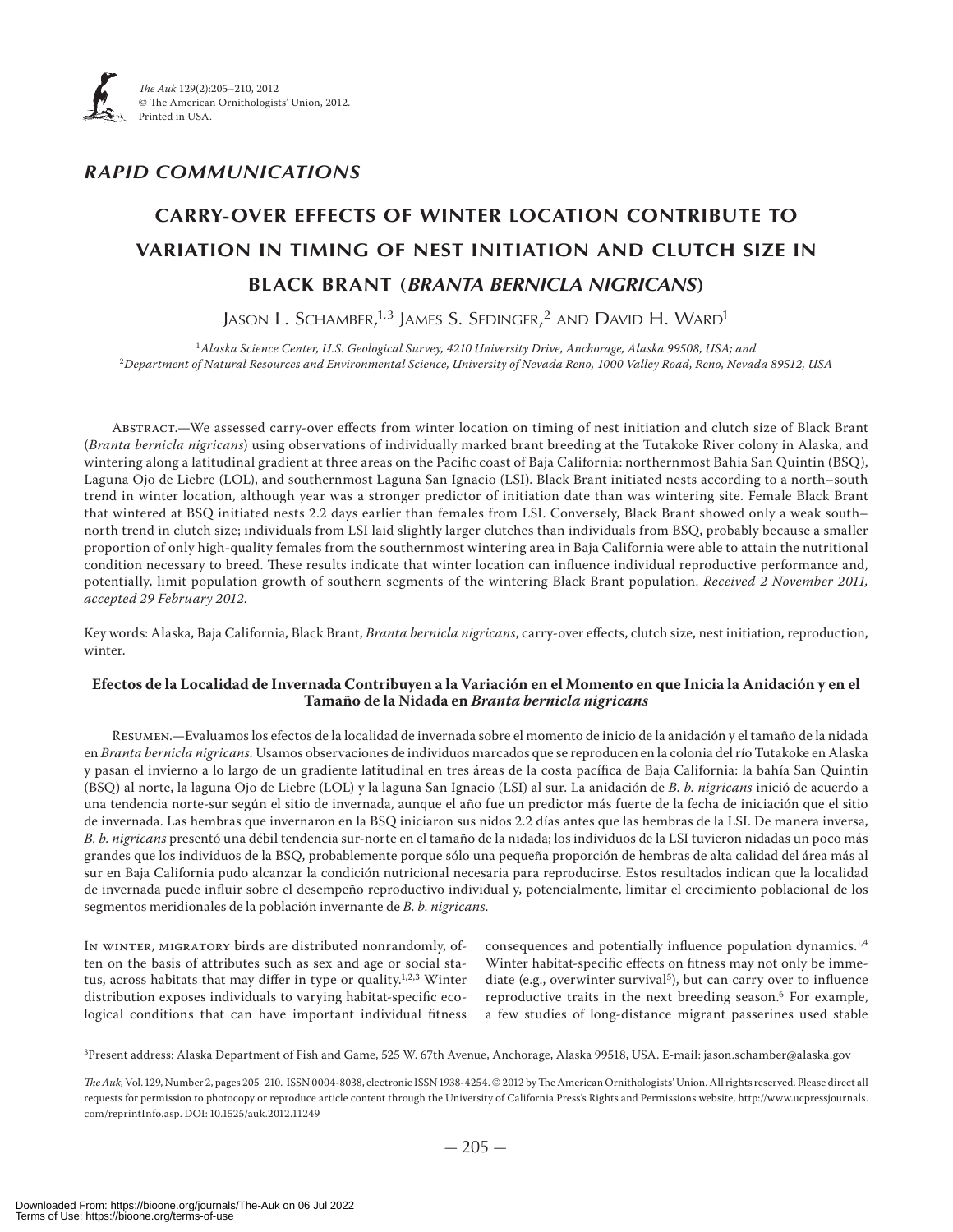isotopes to infer winter habitat use and link disparity in winter habitat quality to differences in reproductive traits.<sup>7,8,9</sup> Individuals that occupied high-quality winter habitats arrived earlier to breeding areas, nested earlier, and produced more offspring than conspecifics that occupied low-quality winter habitats. Such interseasonal effects on fitness are known as "carry-over effects," whereby nonlethal seasonal events or processes result in individuals transitioning between seasons with different levels of physiological condition, consequently affecting individual performance in a later season.<sup>8,10</sup> An individual's physiological condition is largely determined by its ability to gain access to resources, mediated by factors such as habitat quality and social status. Thus, carry-over effects from winter habitats often arise when highquality habitat is limited and social status influences an individual's access to high-quality habitat.<sup>10</sup>

Carry-over effects from winter habitat are likely common in migrants that use capital or mixed-income breeding strategies because they rely on nutrients stored during the non-breeding period for reproduction. Nutrient stores in large-bodied migrants, like geese, are known to influence timing of egg laying,<sup>11</sup> clutch size,<sup>12,13</sup> and the number of offspring recruited to winter.<sup>14,15</sup> Nutrient uptake during winter or spring stopover affects their ability to store nutrients, and differential nutrient intake has been associated with either social status<sup>16,17</sup> or winter location,<sup>7,18</sup> two factors that are unlikely to be independent. Previous studies have shown that sex and age<sup>1</sup> or social structure<sup>17</sup> influence winter distribution. Thus, nonrandom winter distribution can influence variation in nutrient stores and, therefore, affect individual reproductive performance. Sedinger et al. demonstrated that Black Brant (*Branta bernicla nigricans*; hereafter "brant"), which bred successfully and lived as family groups (which are dominant in geese<sup>19</sup>), occupied higher-quality winter habitat, which resulted in a higher probability of breeding and returning to the wintering area that produced the highest probability of breeding. Success thus begot success.

Brant are unique among geese in that they winter in Pacific coastal maritime habitats and feed almost exclusively on marine plants that include, primarily, Common Eelgrass (*Zostera marina*; hereafter "eelgrass") and some species of marine seaweeds.<sup>20</sup> The winter distribution of brant is closely related to eelgrass abundance, $^{21}$  and  $\sim$  50% of the entire Pacific population of brant winters in three estuaries that are situated along a latitudinal gradient in western Baja California: northernmost Bahia San Quintin (BSQ), Laguna Ojo de Liebre (LOL), and southernmost Laguna San Igancio (LSI). In general, the biomass and intertidal availability of eelgrass decline from north to south latitude<sup>22</sup>; therefore, northern areas of Baja California are ostensibly of higher quality than southern locations (see Supplementary Materials). Brant differentially migrate to wintering areas in Baja California such that family groups appear to occupy more northern areas, $3,23$  which suggests that access to higher-quality resources may be determined, at least in part, by social status. Sedinger et al.<sup>3</sup> found a relationship between the relative effects of differential migration, breeding probability, and winter distribution. We expand upon the previous study of Sedinger et al.<sup>3</sup> and assess the influence of winter location on timing of breeding and clutch size. We hypothesize that the apparent latitudinal variation in winter food abundance will carry over to influence variation in factors related to timing of breeding and fecundity of brant. We used observations of uniquely marked brant during winter and summer to examine variation in nest initiation date and clutch size of females in relation to winter location. Because nutritional status is a strong determinant of reproductive success in geese, we predicted that individuals using wintering locations with a greater biomass of eelgrass would initiate nests earlier and lay larger clutches than individuals from areas with lower eelgrass biomass.

#### **METHODS SUMMARY**

We conducted the study at the Tutakoke River brant colony (TRC) on the Yukon–Kuskokwim Delta (YKD) and at the three primary winter locations in Baja California: BSQ, LOL, and LSI (Fig. ). We identified individual brant during summer and winter by observing their colored tarsal bands, each engraved with a unique alphanumeric code. Since 1987, about 2,000 brant at the TRC have been captured annually and marked with a colored tarsal band. In the summers of 1992-1993 and 1997-2001, we searched for brant nests at the TRC, and for each nest we recorded the female's colored-tarsal-band code, clutch size (total number of eggs surviving to incubation), and calculated nest initiation date (either by direct observation during egg laying or by estimation from hatch date). We assigned a winter location to nesting females if their colored tarsal band was resighted at BSQ, LOL, or LSI during the preceding winter; however, no resighting attempts were made in 1991-1992, 1997-1998, and 2000-2001 at LOL. We determined clutch size for 224 females and nest initiation date for 229 females that we associated with a wintering area the previous winter. To examine the quantitative link between winter location and variation in clutch size and nest initiation date, we developed a candidate set of mixed linear models and selected the best approximating model among them using Akaike's information criterion (AIC $_{\rm c}$ ) corrected for small sample size.<sup>24</sup> Please see the online Supplementary Materials for details about field and analytical methods (see Acknowledgments).

#### **RESULTS AND DISCUSSION**

The most parsimonious model of nest initiation date included year + winter location and was the only model to receive appreciable support ( $w_i$  = 0.99) among candidate models (Table 1). Under this model, nest initiation dates among brant wintering in Baja California varied annually and showed a trend from north to south latitude, although standard errors of the means from mid-latitude LOL overlapped those of BSQ and LSI (Fig. 2). Females wintering in southernmost LSI initiated their nests 2.2 days later, on average, than females from the northernmost wintering area of BSQ (Fig. ). However, the improvement in estimated deviance from the null (random effects only) model was much smaller for the model containing only the effects of winter location than for the model with only year (Table ), which suggests that year was a better predictor of nest initiation date than winter location.

We included only females  $\geq$ 5 years old in our analysis. Among candidate models of clutch-size variation, the most parameterized model (year + winter location + initiation date) was the bestsupported model ( $w_i$  = 0.96). Lower-ranked models that were less complex were not competitive ( $\Delta AIC_c > 7.0$ ) with the top model. In the top model, clutch size varied annually, showed a pattern of seasonal decline ( $\beta$  = -0.10 ± 0.02), and exhibited an increasing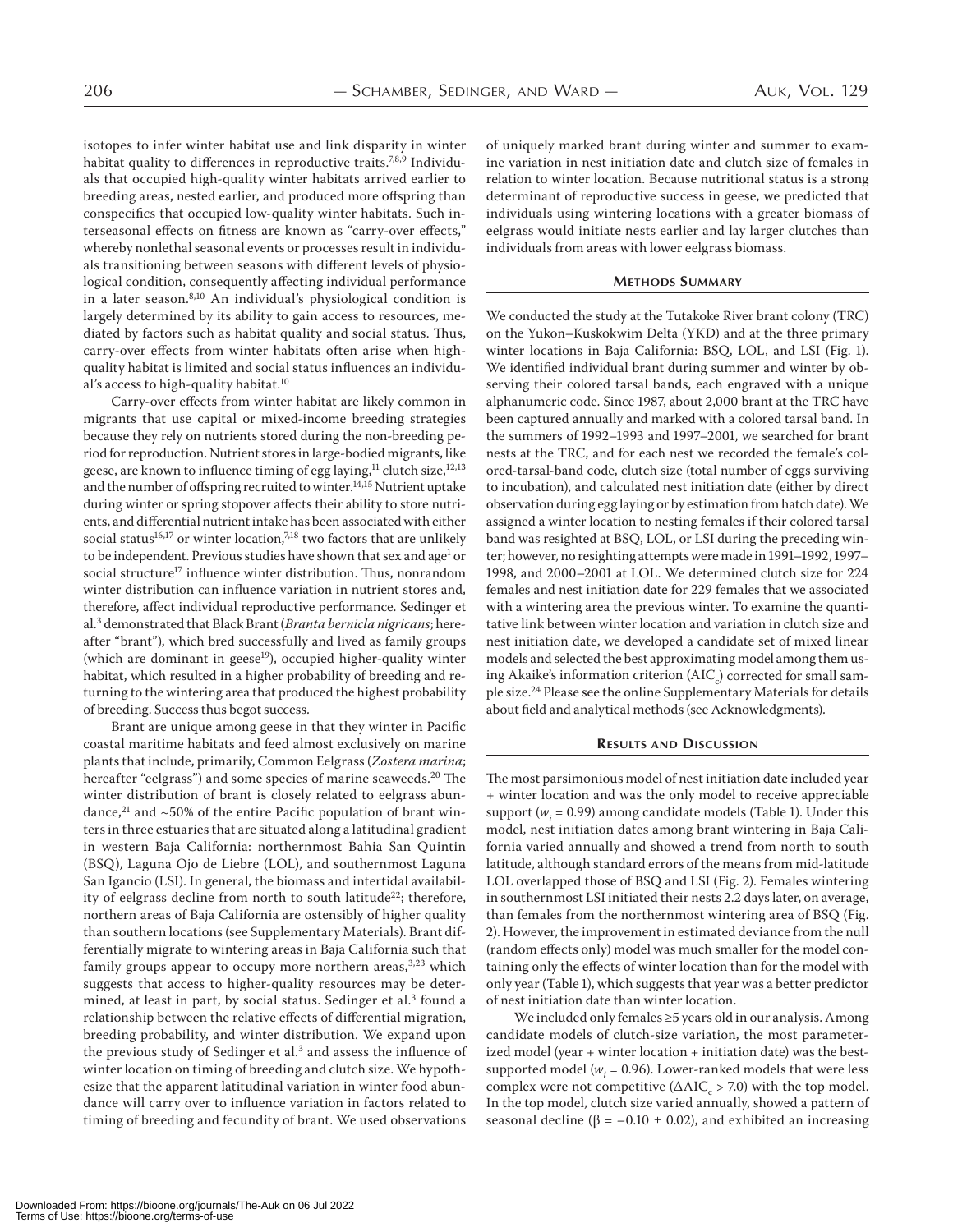

FIG. 1. Locations of the Tutakoke River Black Brant breeding colony in Alaska and three wintering locations in Baja California, Mexico.

TABLE 1. Ranking of mixed linear models of initiation date and clutch size of Black Brant nesting at Tutakoke River on the Yukon–Kuskokwim Delta, Alaska. Individuals were included as random effects in all models. Also reported are the number of model parameters (*k*), model deviance (–2logL), the difference in Akaike's information criterion compared to the best model  $(\Delta AIC_c)$ , and the likelihood of each model in a set (Akaike weight, *wi* ).

| Model                                    | k              | $-2$ logL | $\triangle$ AIC | $W_i$  |
|------------------------------------------|----------------|-----------|-----------------|--------|
| Initiation date                          |                |           |                 |        |
| Year + winter location                   | 11             | 1,135.7   | 0.0             | 0.99   |
| Year                                     | 8              | 1,149.5   | 9.5             | < 0.01 |
| Winter location                          | 5              | 1,227.0   | 80.7            | < 0.01 |
| Null                                     | $\overline{2}$ | 1,249.0   | 98.6            | < 0.01 |
| Clutch size                              |                |           |                 |        |
| Year + winter location + initiation date | 12             | 605.6     | 0.0             | 0.96   |
| Year + initiation date                   | 9              | 617.0     | 7.1             | 0.02   |
| Winter location + initiation date        | 6              | 630.2     | 13.9            | < 0.01 |
| Initiation date                          | 3              | 634.8     | 14.3            | < 0.01 |
| Year + winter location                   | 11             | 623.9     | 16.2            | < 0.01 |
| Year                                     | 8              | 628.7     | 16.6            | < 0.01 |
| Null                                     | $\overline{2}$ | 643.7     | 21.2            | < 0.01 |
| Winter location                          | 5              | 641.7     | 23.2            | < 0.01 |

trend from northern to southern wintering locations. Brant that wintered at BSQ had mean clutch sizes that were  $\sim$  0.7 eggs smaller than those of brant from LSI (Fig. 3). However, the 95% confidence intervals of the means from winter location overlapped (Fig. 3), indicating that this parameter was a weak predictor of clutch size. We note that the deviance value estimated by the top model was only modestly smaller than that of the null model (Table ), which suggests that factors other than those that we considered were likely more important determinants of clutch size in brant. The fifth-ranked model (excluding initiation date as a continuous variable) produced a similar relationship between wintering location and clutch size as the top model (Fig. 3).

Our results suggested that timing of nest initiation in brant was strongly influenced by the effect of year but also depended on wintering site during the previous winter. Other studies have demonstrated that variation in environmental conditions during spring (e.g., timing of snowmelt) is a strong determinant of the annual patterns in timing of nesting of brant<sup>25</sup> and many other long-distance migrants<sup>11,26,27</sup>; however, carry-over effects from habitat conditions on nonbreeding areas also may influence nesting phenology.<sup>8,28</sup> In the present study, brant exhibited a northsouth trend in initiation dates that was similar to the annual patterns in quality and quantity of eelgrass found among wintering areas in Baja California. BSQ supported a greater biomass of intertidal eelgrass than the more southern areas of LOL and LSI, where eelgrass grows primarily in subtidal areas<sup>22,29</sup>; eelgrass occurred at  $~1$  m lower elevation at the middle and southernmost areas than at  $BSQ<sup>22</sup>$  The subtidal nature of eelgrass in locations



FIG. 2. Estimated least-squares mean nest-initiation dates (Julian days  $\pm$  SE) for Black Brant nesting in the Tutakoke River colony and wintering at Bahia San Quintin (BSQ), Laguna Ojo de Liebre (LOL), or Laguna San Ignacio (LSI). Shown are estimates from the best-performing mixed linear model, which included individuals as random effects, and year and winter location as fixed-effects variables.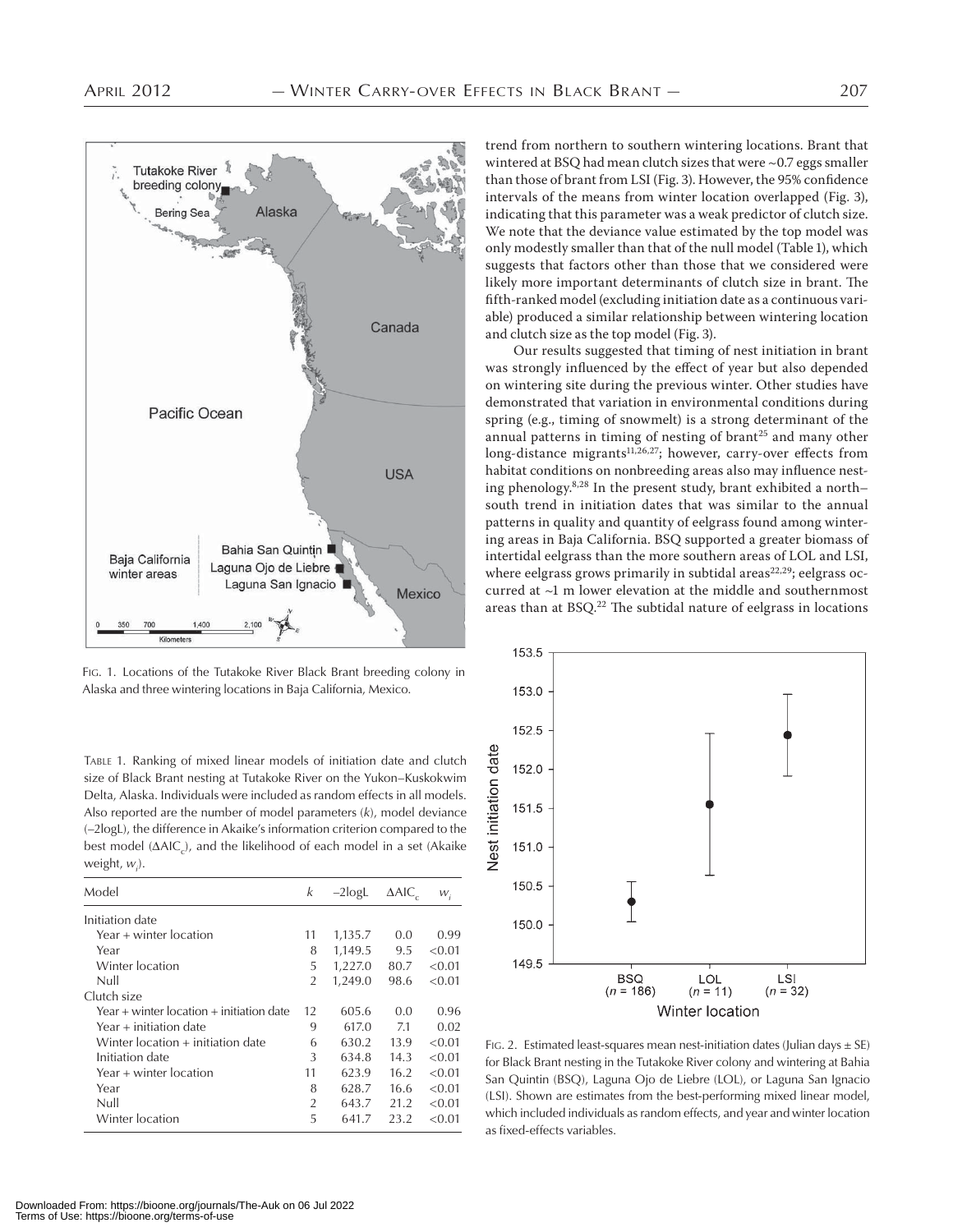

FIG. 3. Estimated least-squares mean clutch sizes  $(\pm S\mathsf{E})$  for Black Brant nesting in the Tutakoke River colony and wintering at Bahia San Quintin (BSQ), Laguna Ojo de Liebre (LOL), or Laguna San Ignacio (LSI). Estimates are from two mixed linear models, one of which excluded nest initiation date. These models included individuals as random effects, and year, winter location, or year, winter location, and nest initiation date as fixed-effects variables.

south of BSQ resulted in more frequent tidal inundation, which reduced the availability of eelgrass to foraging brant at the southern sites compared with BSQ.<sup>30</sup> Also, the quality of foraging for brant on wintering areas was likely influenced by the nutrient content of eelgrass, which declined with decreasing latitude<sup>31</sup>; thus, food availability and quality appeared to be higher at northern areas of Baja California. Consequently, female brant that wintered at BSQ nested earlier than females from LSI and, possibly, LOL, which is consistent with a hypothesis that carry-over effects from spatial variation in winter habitat quality influenced reproductive traits of brant. This pattern may reflect a combination of lower winter habitat quality and nutritional status of females from southern areas, which delayed breeding,  $^{\rm 11,15}$  combined with a longer migration to the breeding area.<sup>18</sup> Length of migration likely explained only a small amount of the variation in timing of nesting, however, because BSQ and LSI were separated by only 500 km, which brant can fly in about 6-8.5 h. $^{32}$  Thus, additional required flight time accounted for only about  $16\%$  (8.5 h/2.2 days) of the difference in timing of nesting by brant that wintered at LSI versus those that wintered at BSQ. Furthermore, a small sample of radiotagged brant (D. H. Ward, U.S. Geological Survey, unpubl. data) indicated that differences in timing of northward movement were present when these birds departed from BSQ on their northward migration. Brant that wintered at LOL and staged at BSQ departed 5 days later than brant that wintered at BSQ, despite the fact that only  $~6$  h were required to fly between the two locations. In addition, radiotagged females from LOL and LSI that did not stage at BSQ initiated northward migration earlier than females from BSQ and arrived earlier at a major spring staging area in Alaska, which suggests that a modestly longer migration distance from a more southern location, by itself, was unlikely to delay nest initiation.

Female brant that wintered in BSQ nested 2.2 days earlier than females from LSI. A 2.2-day delay represents 30% of the range of dates during which 70% of nests are initiated at the TRC.<sup>33</sup> Delayed nesting has a strong negative effect on the nutrition $34$  and growth rates of goslings,  $35,36,37$  and gosling size has a strong effect on first-year survival<sup>38,39</sup>; smaller goslings are less likely to survive their first year.<sup>39</sup> The delays in nesting experienced by brant wintering at LSI likely reduced first-year survival of the goslings they produced by about 10%<sup>39</sup> compared with that of goslings produced by females wintering at BSQ.

Brant that wintered at LSI nested later but laid slightly larger clutches, on average, than brant from BSQ, a trend that contrasts with the observed pattern of seasonal clutch-size decline. We have observed an analogous change in clutch size in late springs,<sup>25</sup> when depletion of nutrient reserves would be hypothesized to cause female brant to lay smaller clutches.<sup>40</sup> By contrast, we observed larger mean clutch size in such years, which we interpreted as indicating that only individuals of higher "quality" (e.g., better competitors with larger nutrient stores<sup>15</sup>) were capable of reaching a minimum nutrient threshold<sup>9,25</sup> that capital or mixed-income breeders must achieve before they attempt to breed.<sup>11,41</sup> We hypothesize that an analogous restriction on which individuals breed may explain the weak trend in clutch size that we observed, such that stronger selection occurring at LSI, where habitat quality was poorer than at BSQ, restricted breeders from this area to a smaller proportion of relatively "higher-quality" individuals that were capable of attaining the nutrient threshold.

Brant have undergone a northward shift in distribution within Baja California in the past two decades, where they occur at higher population densities (B. Conant and J. F. Voelzer, U.S. Fish and Wildlife Service, unpubl. data). Such changes in distribution may occur because of shifting balances between survival and fecundity<sup>42</sup> among birds from different locations, or as a behavioral response to changing food abundance.<sup>43,44,45</sup> Sedinger et al.<sup>3</sup> suggested that this northward shift may be explained both by (1) poorer reproduction and lower reproductive effort by brant wintering in southern Baja California and (2) disproportionate migration to northern areas by successful breeders. Our results are consistent with this hypothesis and suggest that variation in nutrient acquisition, coupled with winter distribution of individuals, could substantially influence individual reproductive performance. Geographic variation in reproductive performance, in turn, influences population dynamics and distribution—through population-growth limitations in southern segments of the wintering population, shifts in winter distribution, or both.

#### **ACKNOWLEDGMENTS**

Online supplementary materials are available at dx.doi.org/10.1525/ auk.2012.11249. Research was supported by the Alaska Science Center, U.S. Geological Survey; Migratory Bird Management, Region , U.S. Fish and Wildlife Service; University of Alaska Foundation;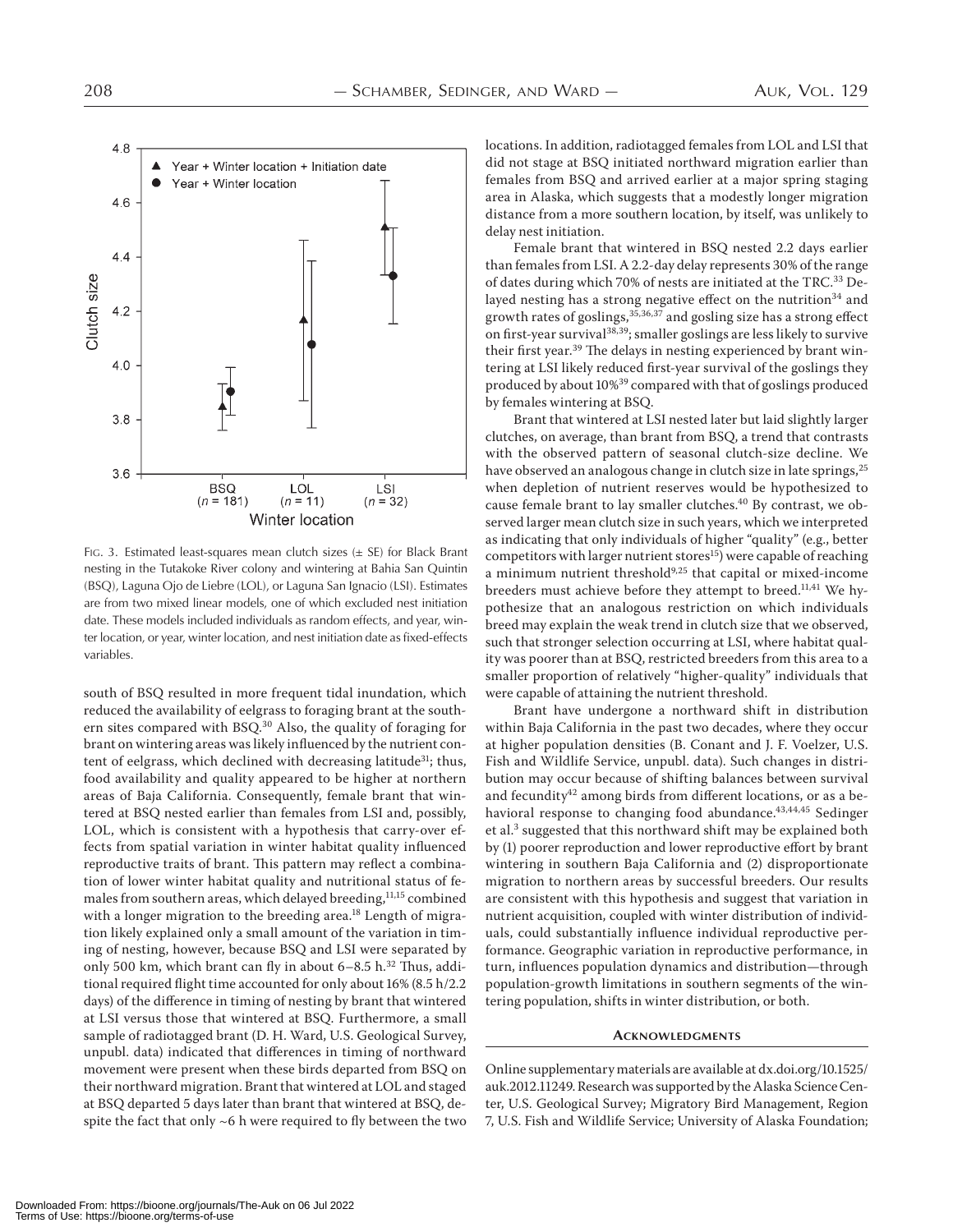Ducks Unlimited, Inc.; Ducks Unlimited de Mexico; National Science Foundation (OPP 9214970, DEB 9815383, OPP 9985931, OPP 0196406, DEB 0743152); Morro Bay Brant Group; Phil Jebbia; and the Nevada Agricultural Experiment Station. Logistic support was provided by Yukon Delta and San Diego National Wildlife Refuges, D. and R. Wheeler, La Compania de Exportadora de Sal. S. A., Kuyima Inc., and Ducks Unlimited de Mexico. We thank the dozens of individuals that assisted with field work. C. Nicolai and two anonymous reviewers provided especially helpful comments on the manuscript. Any use of trade names is for descriptive purposes only and does not imply endorsement by the U.S. Government.

#### **LITERATURE CITED**

- 1. KETTERSON, E.D., AND V. NOLAN, JR. 1983. The evolution of differential bird migration. Pages 357-402 in Current Ornithology, vol. (R. F. Johnston, Ed.). Plenum Press, New York.
- 2. LOPEZ ORNAT, A., AND R. GREENBERG. 1990. Sexual segregation by habitat in migratory warblers in Quintana Roo, Mexico. Auk 107:539-543.
- . Sedinger, J. S., J. L. Schamber, D. H. Ward, C. A. Nicolai, AND B. CONANT. 2011. Carryover effects associated with winter location affect fitness, social status, and population dynamics in a long-distance migrant. American Naturalist 178:E110-E123.
- 4. Cristol, D. A., M. B. BAKER, AND C. CARBONE. 1999. Differential migration revisited: Latitudinal segregation by age and sex class. Pages 33-88 in Current Ornithology, vol. 15 (V. Nolan, Jr., E. D. Ketterson, and C. F. Thompson, Eds.). Plenum Press, New York.
- 5. KÉRY, M., J. MADSEN, AND J.-D. LEBRETON. 2006. Survival of Svalbard Pink-footed Geese *Anser brachyrhynchus* in relation to winter climate, density and land-use. Journal of Animal Ecology 75:1172-1181.
- 6. NORRIS, D. R., AND P. P. MARRA. 2007. Seasonal interactions, habitat quality, and population dynamics in migratory birds. Condor 109:535-547.
- 7. MARRA, P. P., K. A. HOBSON, AND R. T. HOLMES. 1998. Linking winter and summer events in a migratory bird by using stablecarbon isotopes. Science 282:1884-1886.
- . Norris, D. R., P. P. Marra, T. K. Kyser, T. W. Sherry, and L. M. RATCLIFFE. 2004. Tropical winter habitat limits reproductive success on the temperate breeding grounds in a migratory bird. Proceedings of the Royal Society of London, Series B 271:59-64.
- . Laaksonen, T., M. Ahola, T. Eeva, R. A. Väisänen, and E. LEHIKOINEN. 2006. Climate change, migratory connectivity and changes in laying date and clutch size of the Pied Flycatcher. Oikos 114:277-290.
- . Harrison, X. A., J. D. Blount, R. Inger, D. R. Norris, and S. BEARHOP. 2011. Carry-over effects as drivers of fitness differences in animals. Journal of Animal Ecology 80:4-18.
- 11. Bêty, J., G. GAUTHIER, AND J.-F. GIROUX. 2003. Body condition, migration, and timing of reproduction in Snow Geese: A test of the condition-dependent model of optimal clutch size. American Naturalist 162:110-121.
- 12. ANKNEY, C. D., AND C. D. MACINNES. 1978. Nutrient reserves and reproductive performance of female Lesser Snow Geese. Auk 95: 459-471.
- 13. ANKNEY, C. D. 1984. Nutrient reserve dynamics of breeding and molting Brant. Auk 101:361-370.
- 14. EBBINGE, B. S., AND B. SPAANS. 1995. The importance of body reserves accumulated in spring staging areas in the temperate zone for breeding in dark-bellied brent geese *Branta b. bernicla* in the high Arctic. Journal of Avian Biology 26:105-113.
- 15. Prop, J., J. M. BLACK, AND P. SHIMMINGS. 2003. Travel schedules to the high Arctic: Barnacle Geese trade-off the timing of migration with accumulation of fat deposits. Oikos 103:403-414.
- . Stahl, J., P. H. Tolsma, J. J. E. Loonen, and R. H. Drent. 2001. Subordinates explore but dominants profit: Resource competition in high Arctic Barnacle Goose flocks. Animal Behaviour 61:257-264.
- . Gunnarsson, T. G., J. A. Gill, J. Newton, P. M. Potts, and W. J. SUTHERLAND. 2005. Seasonal matching of habitat quality and fitness in a migratory bird. Proceedings of the Royal Society of London, Series B 272:2319-2323.
- . Bearhop, S., G. M. Hilton, S. C. Votier, and S. Waldron. 2004. Stable isotope ratios indicate that body condition in migrating passerines is influenced by winter habitat. Proceedings of the Royal Society of London, Series B 271:S215-S218.
- . Loonen, M. J. J. E., L. W. Bruinzeel, J. M. Black, and R. H. DRENT. 1999. The benefit of large broods in Barnacle Geese: A study using natural and experimental manipulations. Journal of Animal Ecology 68:753-768.
- 20. EINARSEN, A. S. 1965. Black Brant: Sea Goose of the Pacific Coast. University of Washington Press, Seattle.
- . Moore, J. E., M. A. Colwell, R. L. Mathis, and J. M. Black. 2004. Staging of Pacific Flyway Brant in relation to eelgrass abundance and site isolation, with special consideration of Humboldt Bay, California. Biological Conservation 115:475-486.
- . Cabello-Pasini, A., R. Muñiz-Salazar, and D. H. Ward. . Annual variations of biomass and photosynthesis in *Zostera marina* at its southern end of distribution in the North Pacific. Aquatic Botany 76:31-47.
- 23. SCHAMBER, J. L., J. S. SEDINGER, D. H. WARD, AND K. R. HAGmeier. 2007. Latitudinal variation in population structure of wintering Pacific Black Brant. Journal of Field Ornithology 78:74-82.
- 24. BURNHAM, K. P., AND D. R. ANDERSON. 2002. Model Selection and Multimodel Inference: A Practical Information-Theoretic Approach, 2nd ed. Springer-Verlag, New York.
- 25. LINDBERG, M. S., J. S. SEDINGER, AND P. L. FLINT. 1997. Effects of spring environment on nesting phenology and clutch size of Black Brant. Condor 99:381-388.
- 26. BOTH, C., AND M. E. VISSER. 2001. Adjustment to climate change is constrained by arrival date in a long-distance migrant bird. Nature 411:296-298.
- 27. DICKEY, M.-H., G. GAUTHIER, AND M.-C. CADIEUX. 2008. Climatic effects on the breeding phenology and reproductive success of an Arctic-nesting goose species. Global Change Biology 14: 1973-1985.
- 28. Legagneux, P., P. L. F. Fast, G. Gauthier, and J. Bêty. 2012. Manipulating individual state during migration provides evidence for carry-over effects modulated by environmental conditions. Proceedings of the Royal Society of London, Series B 279:876-883.
- . Ward, D. H., T. L. Tibbitts, A. Morton, E. Carrera-GONZÁLEZ, AND R. KEMPKA. 2004. Use of digital multispectral